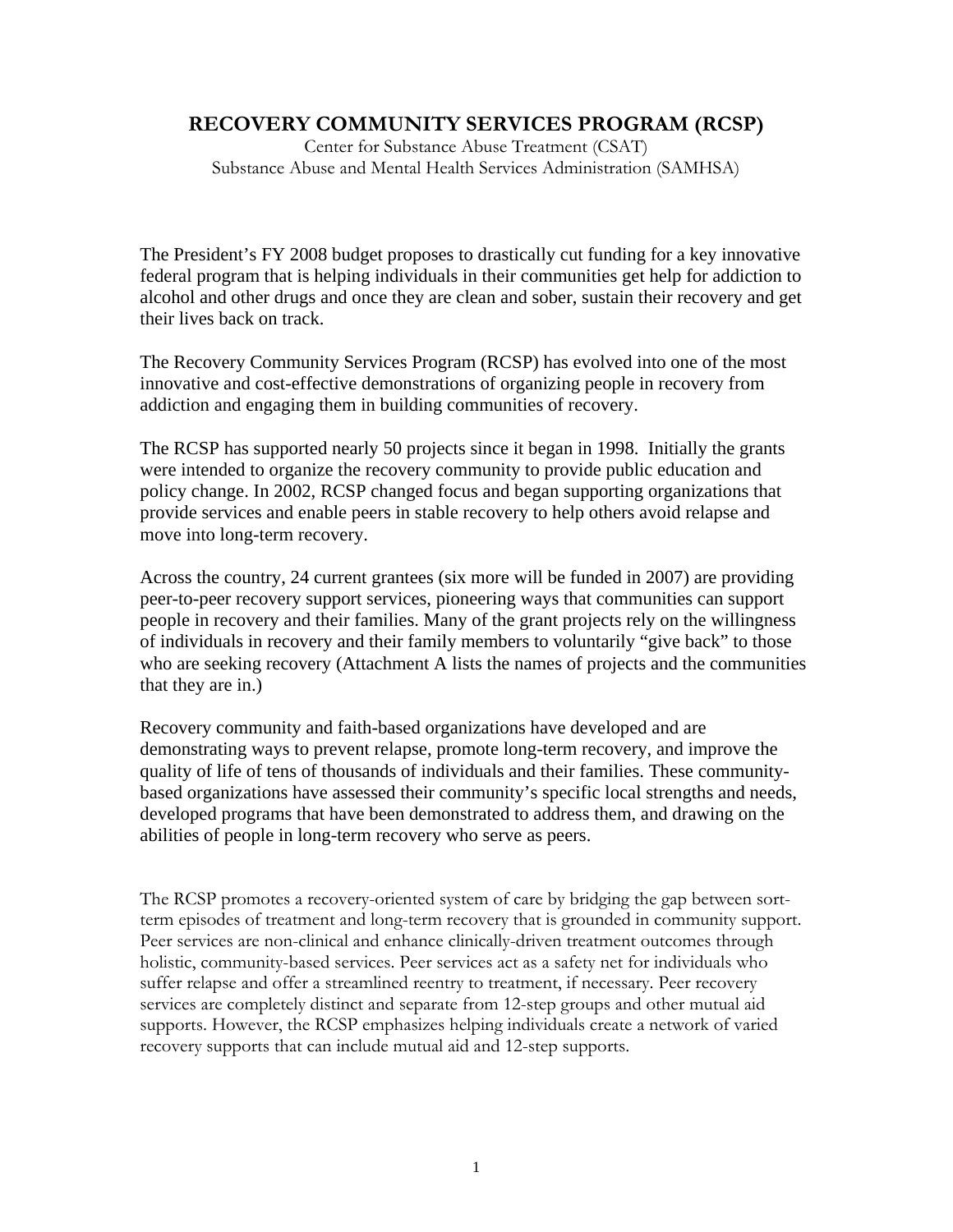Peer Recovery Support Services include peer coaching and mentoring and a variety of educational and skill-training services, including help in securing housing, education and employment; building constructive family and other personal relationships; managing stress; participating in alcohol-and other drug-free social and recreational activities; and obtaining services from multiple systems such as the primary and mental health care, child welfare, and criminal justice systems. Many of these services are delivered at the growing number of recovery community centers around the country.

The National Academy of Sciences Institute of Medicine report, *Crossing the Quality Chasm: Improving the Quality of Health Care for Mental and Substance-Use Conditions* (November 2005) highlighted the long history of peer support/mutual support group/recovery consumers as providers of alcohol and other drug treatment services, pointing to the effective programs being carried out by SAMHSA's RCSP program.

At a Faces & Voices of Recovery September 2006 briefing held with the Congressional Caucus on Addiction, Treatment and Recovery, members of Congress and their staffs heard from current and former RCSP grantees from Philadelphia, PA; Hartford, CT and Denver, CO about the lives that have been changed under this program.

## **RECOVERY COMMUNITY SERVICES PROGRAM (RCSP)**

Center for Substance Abuse Treatment (CSAT) Substance Abuse and Mental Health Services Administration (SAMHSA) Program of Regional and National Significance

| <b>FY 2006</b> | <b>FY 2007</b> | FY 2008 (President's proposed budget)                            |
|----------------|----------------|------------------------------------------------------------------|
|                |                | $$8.8$ million $$9.1$ million $$5.3$ million $$3.9$ million cut) |

The grants' average awards have been \$350,000 per year for each grantee for four years. SAMHSA/CSAT received **more than 140 applications for the last grant cycle in FY 2006, seven** of which were funded. The agency made no awards in 2005.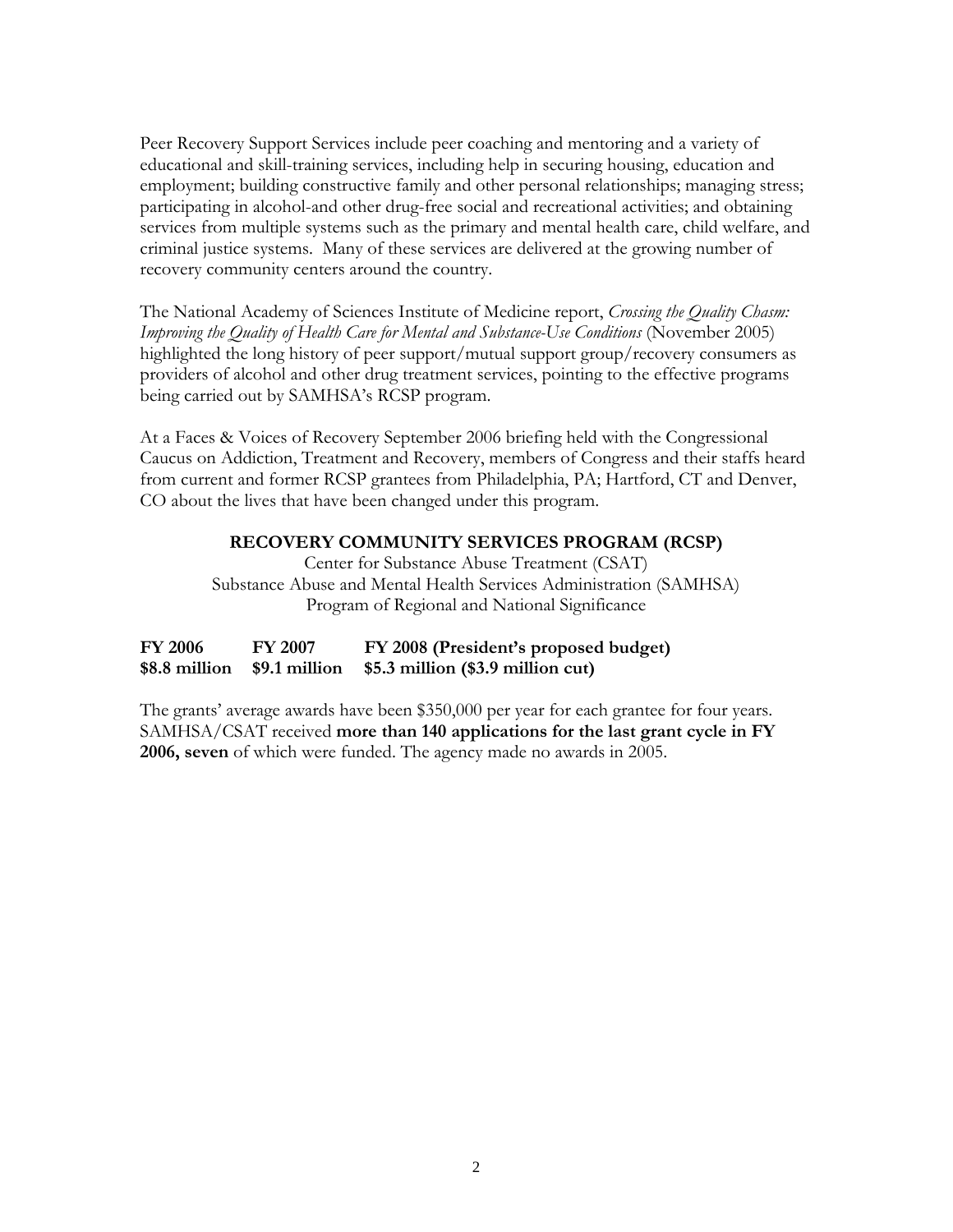## **Appendix A**

# **RECOVERY COMMUNITY SERVICES PROGRAM (RCSP)**

Center for Substance Abuse Treatment (CSAT) Substance Abuse and Mental Health Services Administration (SAMHSA) Program of Regional and National Significance

## **2006 Grantees**

**Recovery Alliance Peer Support Services**  P.O. Box 9669 El Paso, Texas 79995 Ben Bass bbass@recoveryalliance.org TX-6th Silvestre Reyes

#### **Sister to Sister**

Oklahoma CART System 2808 N.W. 31<sup>st</sup> St. Oklahoma City, OK Donna Woods Bauer donna@ocarta.org OK-5th Mary Fallin

## **Medication-Assisted Recovery Services Project (MARS)**

Melrose Track 206 East 161<sup>st</sup> St. Bronx, NY 10451 Walter Ginter wpginter@sbcglobal.net NY-16th Jose Serrano

## **A Youth Recovery Project**

Pima Prevention Partnership 2525 East Broadway Blvd., Suite 100 Tucson, AZ 85716 Harry Kressler hkressler@thepartnership.us AZ-7th Raul Grijalva

## **Recovery Consultants of Atlanta**

1904 Glenwood Ave., SE Atlanta, GA 30316 David Whiters david@recoveryconsultants.org GA-5th John Lewis

#### **Recovery Network of New York**

Center for Community Alternatives 115 East Jefferson St., Suite 300 Syracuse, NY 13202 Marsha Weissman mweissman@communityalternatives.org NY-25th James Walsh

#### **Tohono O'odham Nation RCSP Project**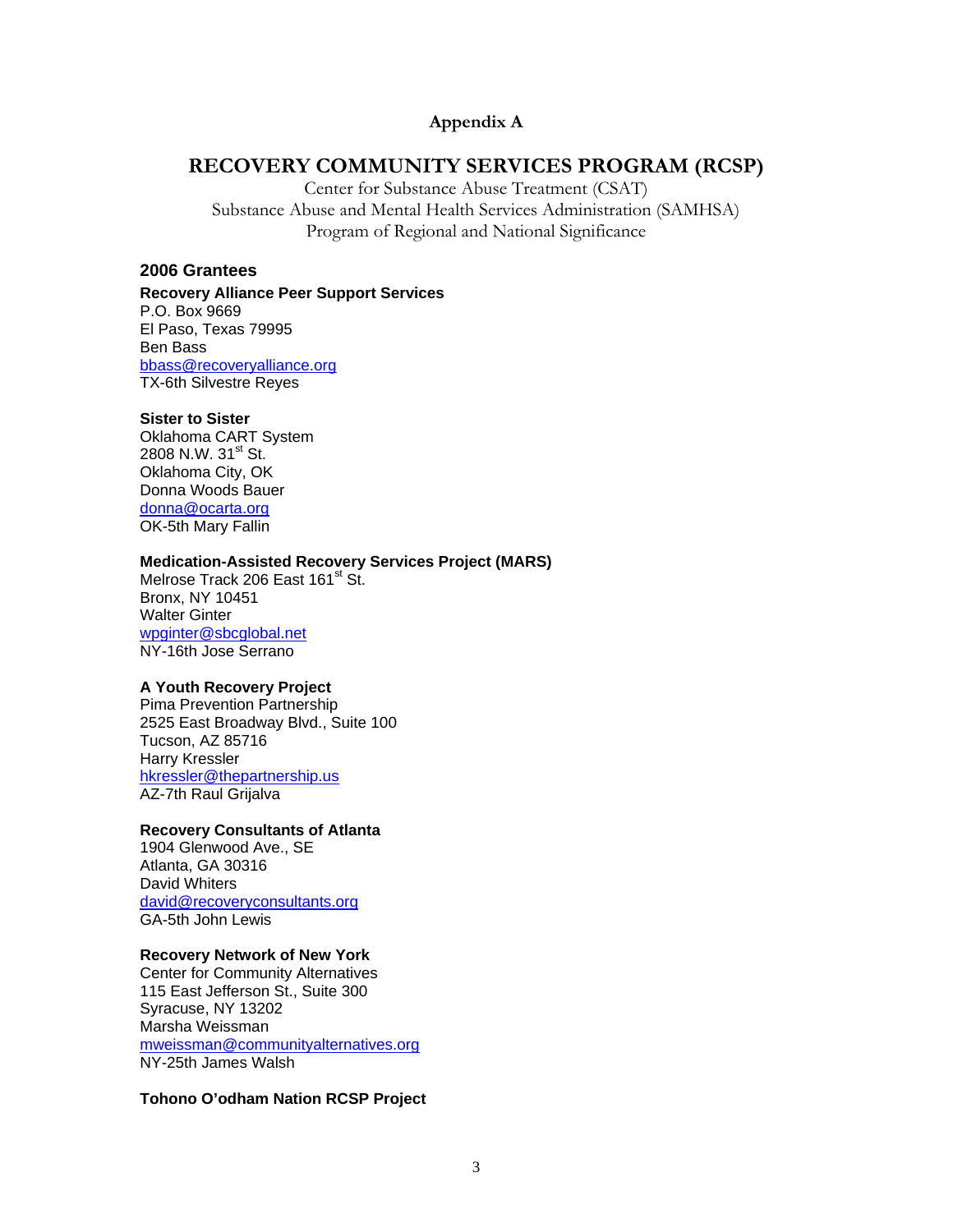Tohono O'odham Nation Division of Behavioral Health P.O. Box 810 Sells, AZ 85634 Jane Latane janelatane@hotmail.com AZ-7th Raul Grijalva

# **2004 Grantees**

## **Accessing Success**

Relief Nursery, Inc. 1720 West 25<sup>th</sup> Avenue Eugene, OR 97405 Cheryl MacGinitie program3@reliefnursery.org OR-4th Peter DeFazio

## **Putting a New Face on Recovery**

White Bison 6145 Lehman Drive, Suite 200 Colorado Springs, CO 80918-3440 Don@whitebison.org CO-5th Doug Lamborn

## **Connecticut Community for Addiction Recovery (CCAR)**

198 Wethersfield Avenue Hartford, CT 06114 Phillip Valentine phillip@ccar.us CT-1st John Larson

#### **Face to Face: Capacity Development through Interpersonal Connectiveness**

Welcome Home Ministries 2195 Oceanside Blvd. Oceanside, CA 92054 Reverend Carmen Warner-Robbins jhnhrbbns@sbcglobal.net CA-49th Darrell Issa

### **Peer to Peer**

The Fortune Society 39 West 19<sup>th</sup> St. New York, NY 10011 Cynthia Delarosa cdelarosa@fortunesociety.org NY-8<sup>th</sup> Jerrold Nadler

#### **Peer-to-Peer Support Services Program**

Heartland Cares, Inc. 3025 Clay Street Paducah, KY 42001 Krista Wood kwood@hcares.org KY-1<sup>st</sup> Ed Whitfield

#### **Northern Ohio Recovery Association (NORA)**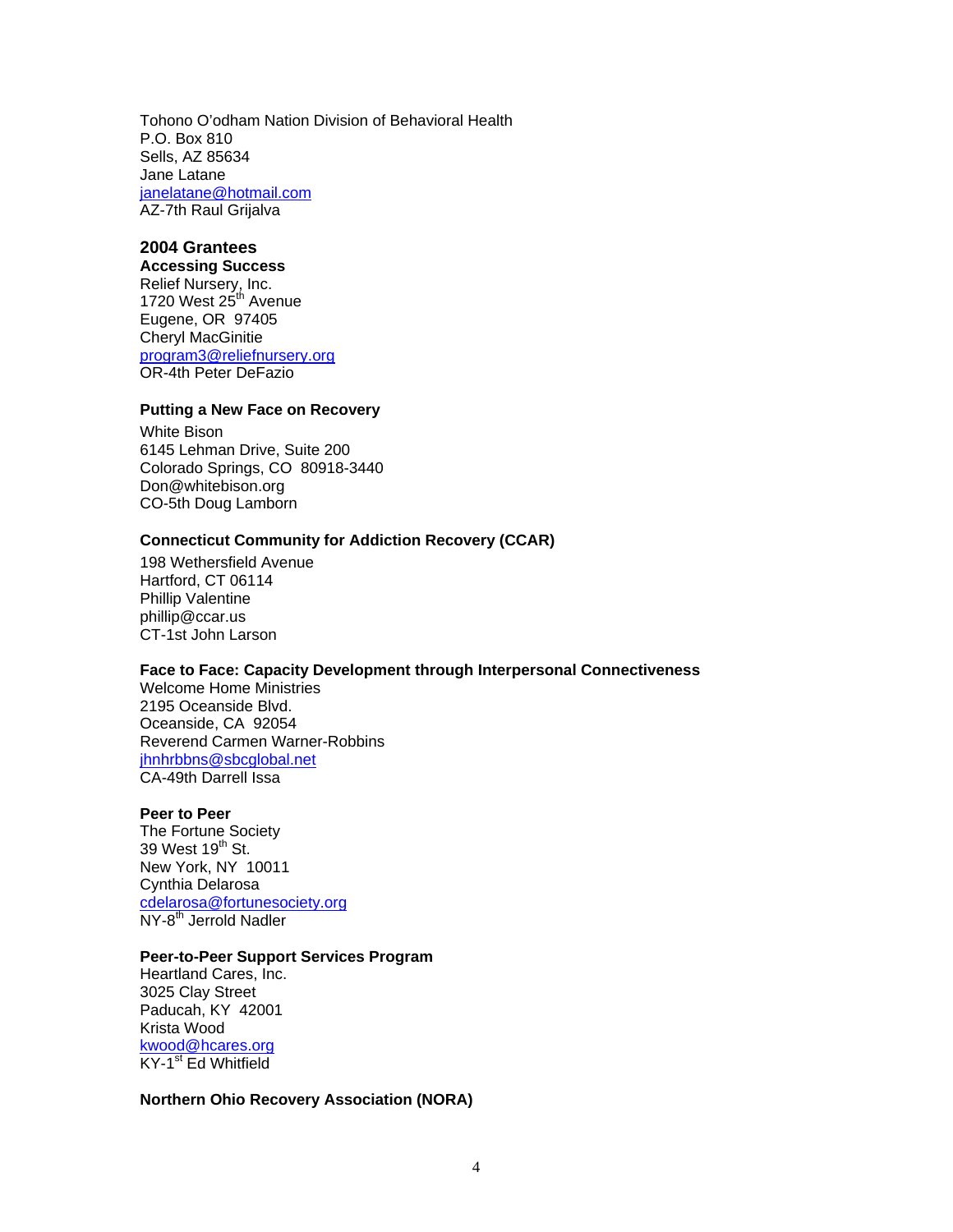3746 Prospect Avenue Cleveland, OH 44115 Anita Bertrand abertrand@norainc.org OH-11<sup>th</sup> Stephanie Tubbs Jones

## **Prosper**

Walden House, Inc. 149 West  $22^{nd}$  St. Los Angeles, CA 90007 Demetrius Andreas dandreas@waldenhouse.org CA-31<sup>st</sup> Xavier Becerra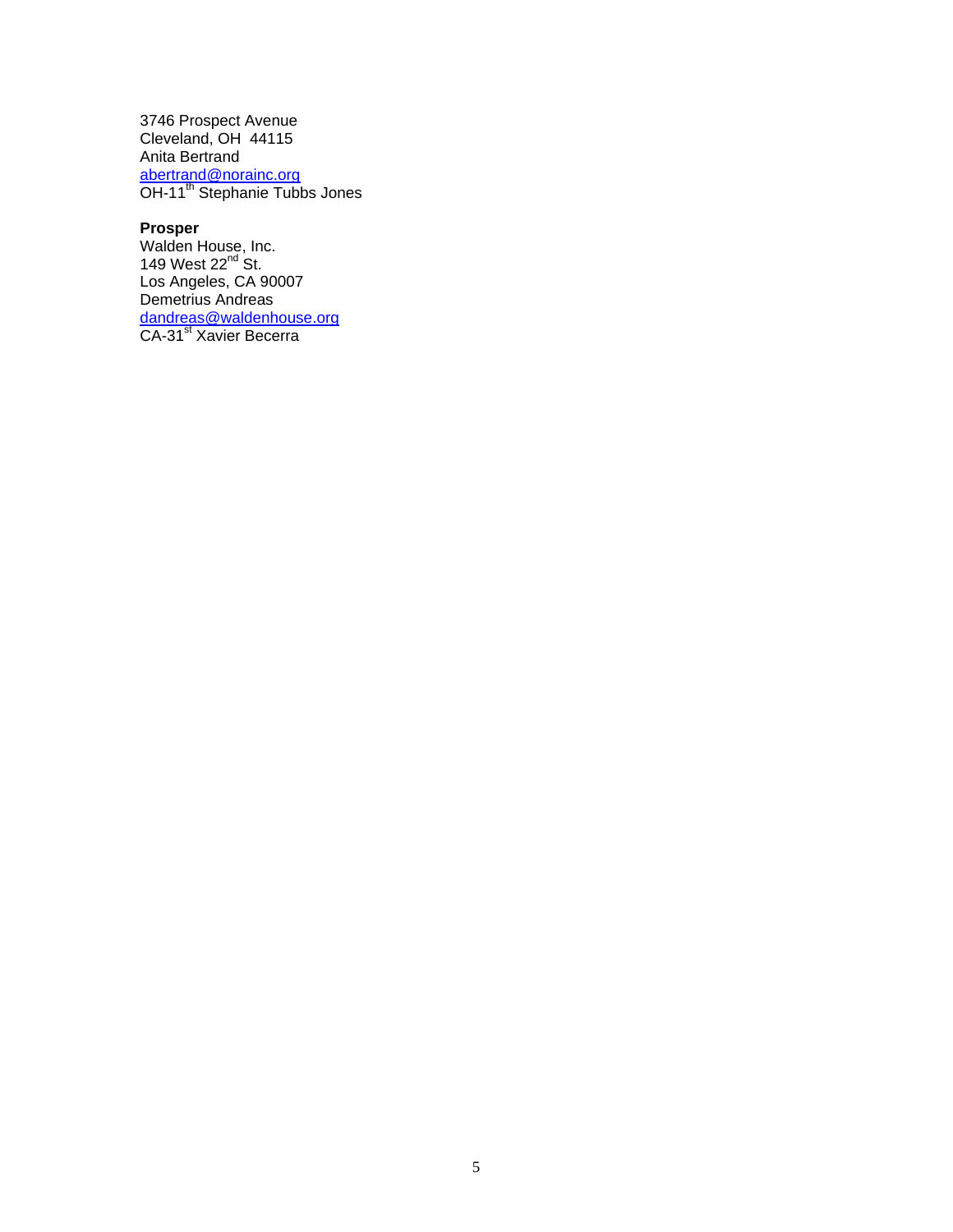## **2003 Grantees**

#### **AIDS Service Center of Lower Manhattan, Inc.**

41 East 11<sup>th</sup> Street, 5<sup>th</sup> Floor New York, NY 10003 NY-8<sup>th</sup> Jerrold Nadler

## **Asian Pacific American Community of Recovery Network**

Asian Counseling and Referral Service, Inc. 720 8<sup>th</sup> Avenue South, Suite 200 Seattle, WA 98104 Yoon Joo Han yoonjooh@acrs.org WA-7<sup>th</sup> Jim McDermott

## **Association of Persons Affected by Addiction (APAA)**

2438 Butler Street, Suite 130 Dallas, Texas 75238 Joe Powell Joep2722@aol.com TX-5<sup>th</sup> Jeb Hensarling

#### **Recovery Association Project (RAP)**

Central City Concern Portland Headquarters 1100 NE 28th Avenue Portland , OR 97232 E. V. Armitage evarmitage@centralcityconcern.org OR-3<sup>rd</sup> Earl Blulmenauer

#### **The Detroit Recovery Project**

Clark Associates 1151 Taylor, Room 416C Detroit, MI 48202 Andre Johnson ajohnson@detroitrecovery.org MI-13<sup>th</sup> Carolyn Kilpatrick

#### **G.M.I. Wings**

Group Ministries, Inc. 1333 Jefferson Avenue Buffalo, NY 14208 Kenneth Smith Khsmith101@aol.com NY-28<sup>th</sup> Louise Slaughter

#### **The RECOVER Project**

Western Massachusetts Training Consortium 55 Federal St., Suite 125 Greenfield, MA 01301 Rene Andersen randersen@wmtcinfo.org MA-1<sup>st</sup> John Olver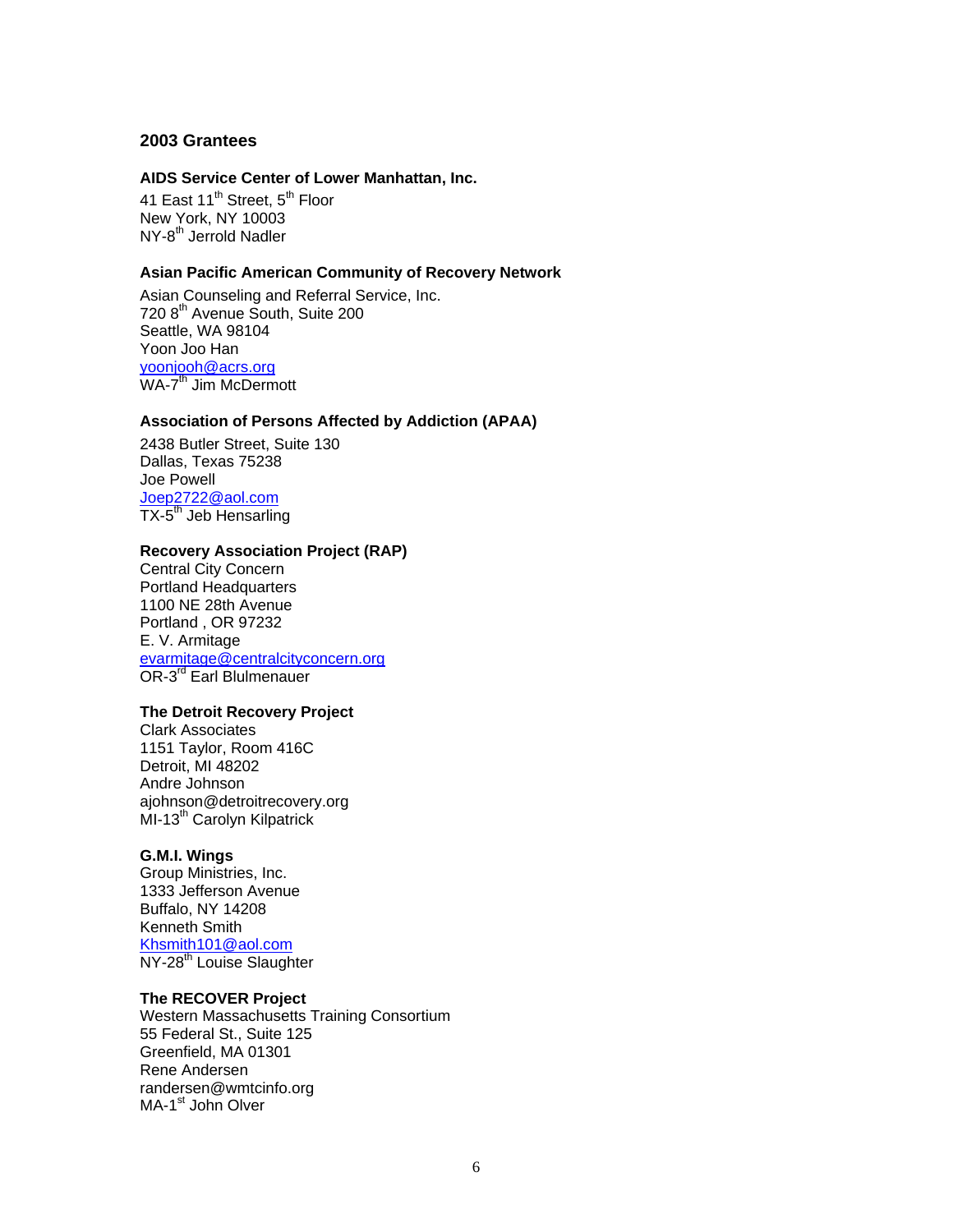### **Our Common Welfare**

Women in New Recovery 860 North Center Street Mesa AZ 85201 Patricia Henderson winrpah@winr.org<br>AZ-6<sup>th</sup> Jeff Flake

## **2001 Grantees**

#### **Nashville Area Recovery Alliance (NARA)**

Alcohol & Drug Council of Middle Tennessee 2612 Westwood Drive Nashville, TN 37204

## **Syracuse Recovery Community Support Project**

Center for Community Alternatives 115 East Jefferson Street Syracuse, New York 13202

#### **A-Ye-Ga: Awakening the Recovery Spirit**

Eastern Band of Cherokee Indians 59 Echota Church Road Cherokee, NC 28719

## **Full Circle Project**

Easy Does It, Inc. 1300 Hilltop Road Leesport, PA 19533

#### **Friends of Addiction Recovery-New Jersey**

NCADD-New Jersey, Inc. 1675 Whitehorse-Mercerville Road, Suite 205 Hamilton, New Jersey 08619

## **Community Change Oriented Recovery Effort (C-CORE)**

Pascua Yaqui Tribe of Arizona 9405 South Avenida del Yaqui Guadalupe, Arizona 85283

## **Pinal Hispanic Council**

Proyecto Bienestar (Project Well Being) 330 North Picacho Street Casa Grande, Arizona 85222

### **Recovery Consultants of Atlanta**

1904 Glenwood Avenue, South East Atlanta, GA 30316

#### **Alaska Women's Recovery Project (AWRP)**

South Central Foundation 4130 San Ernesto Avenue Anchorage, AK 99508